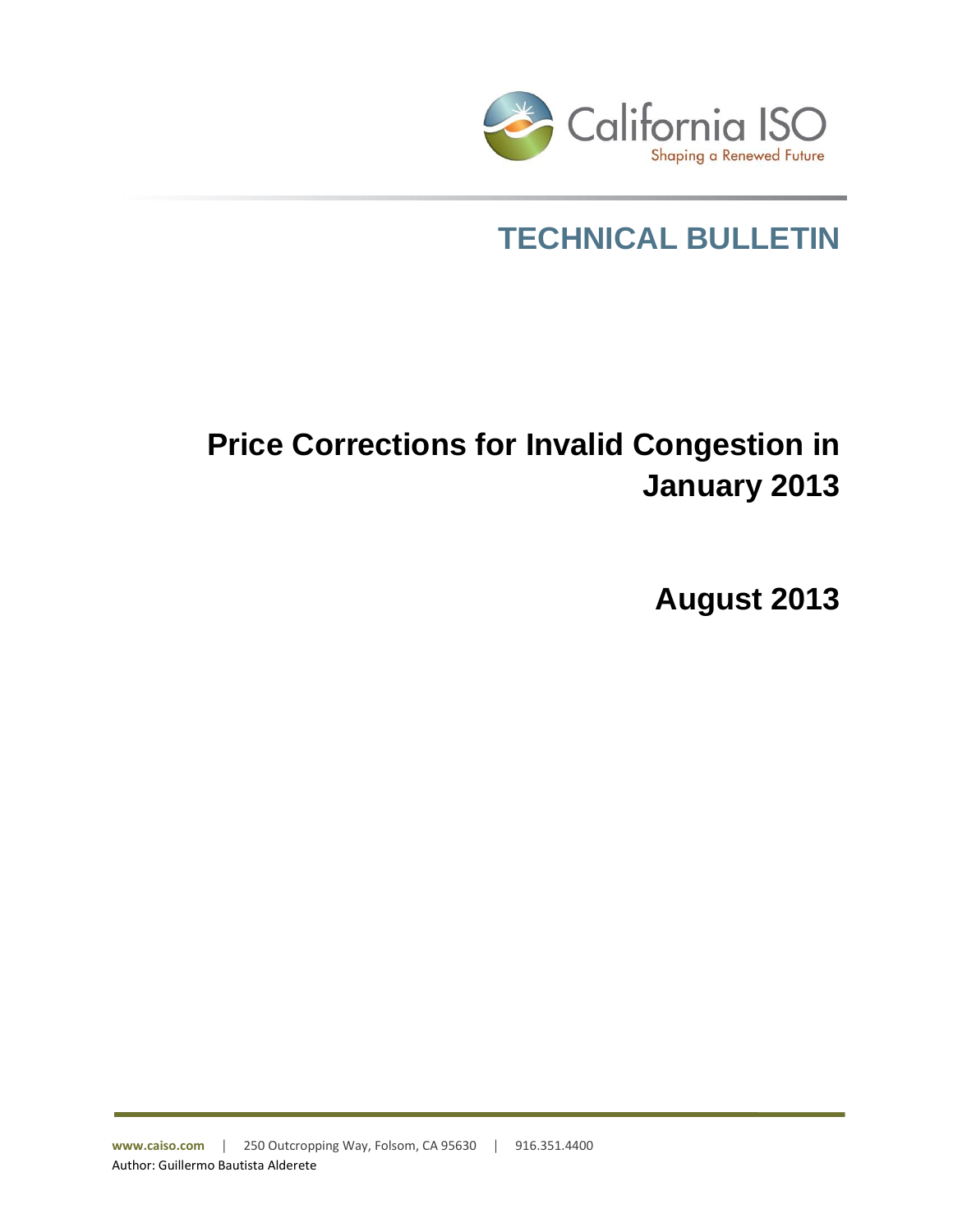

### **Revision History**

| Date       | <b>Version</b> | <b>Description</b> | Author                      |
|------------|----------------|--------------------|-----------------------------|
| 2013-08-27 | $\overline{ }$ |                    | Guillermo Bautista Alderete |

*Note: Consistent with Attachment G to the Business Practice Manual for Market Operations, the purpose of this technical bulletin is to provide the ISO's market participants with information concerning invalid congestion observed in certain real-time market runs in January 2013 in the Birds Landing area.*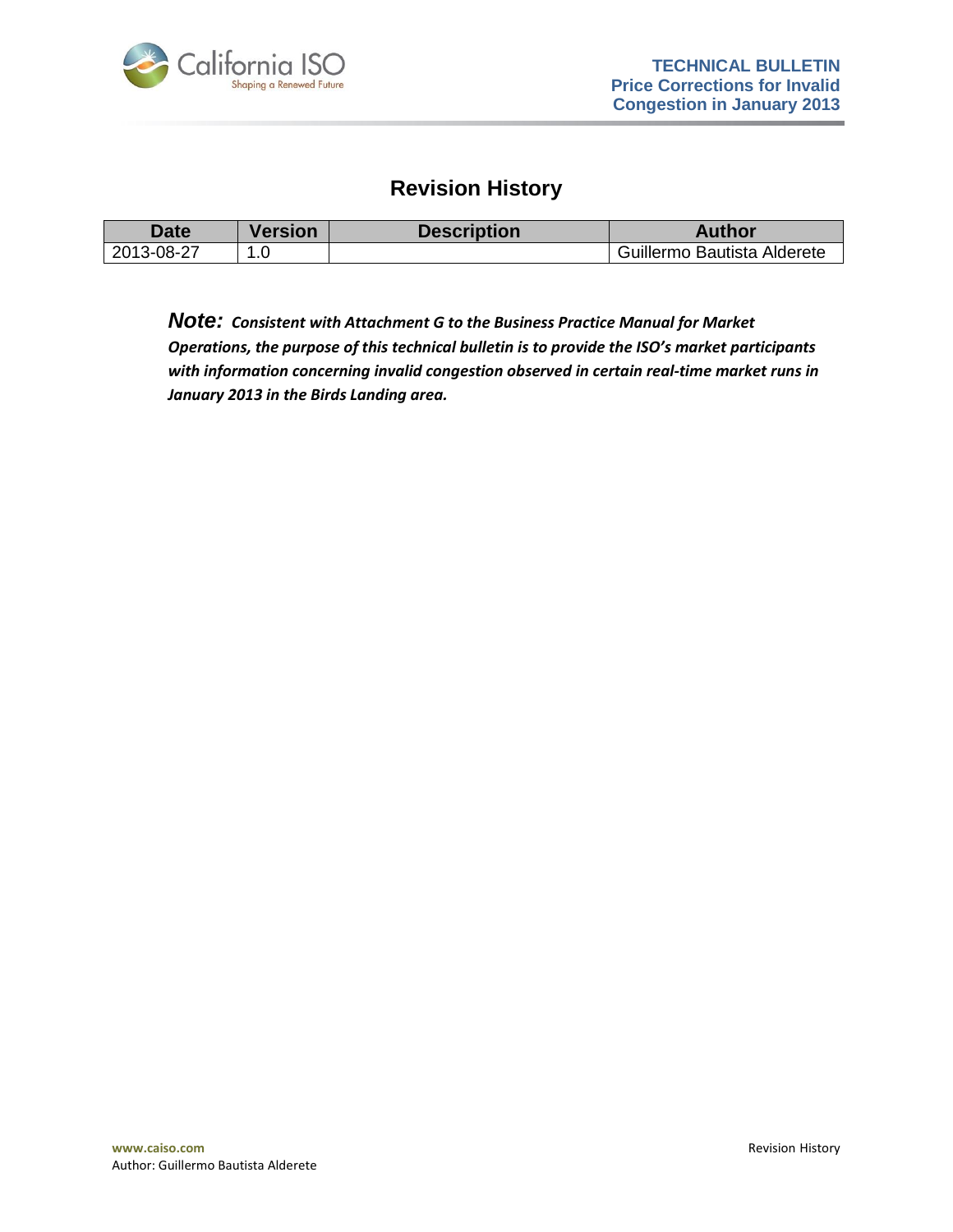

# **Contents**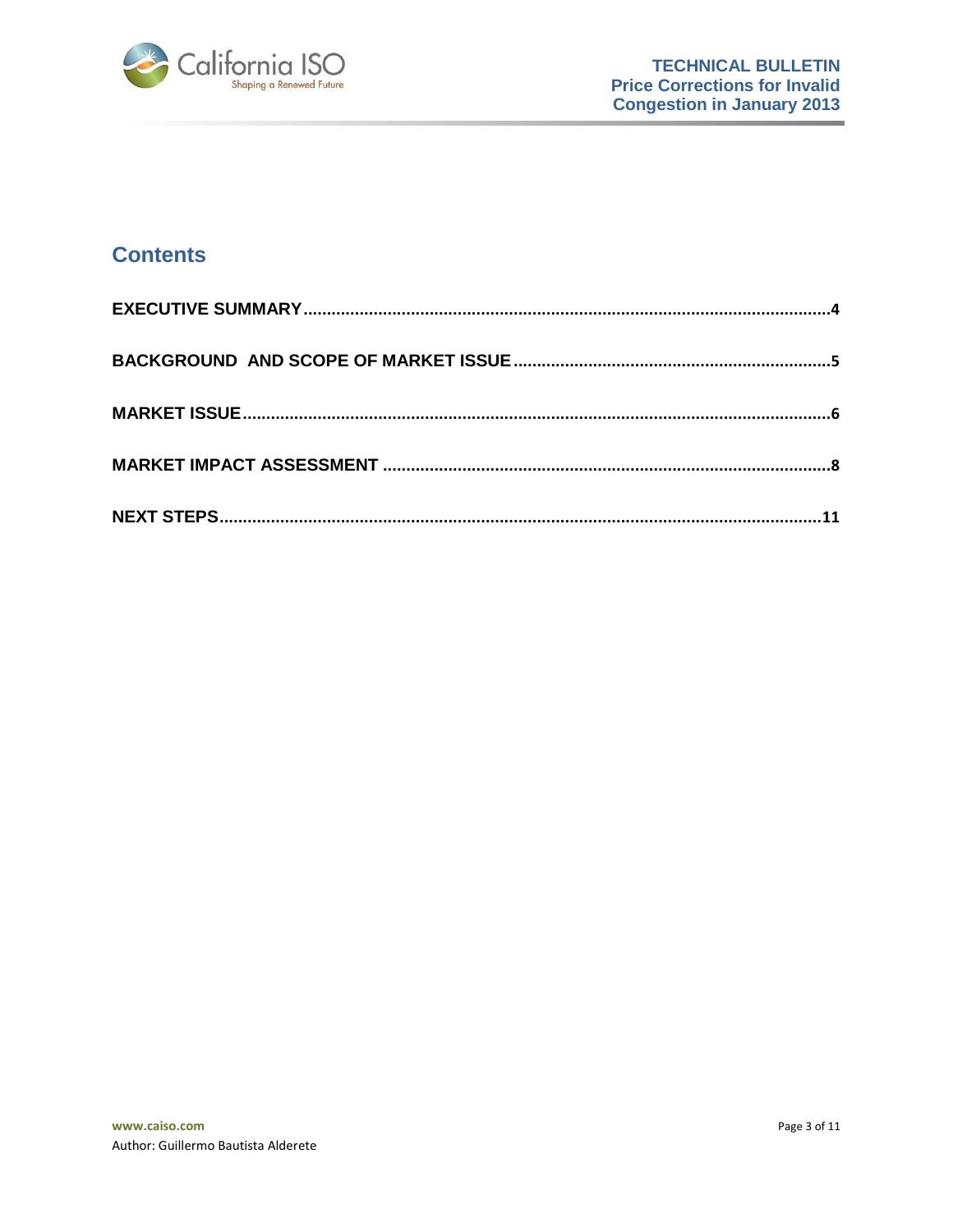

## <span id="page-3-0"></span>**Executive Summary**

This technical bulletin provides an analysis of congestion observed in certain intervals of the real-time market in the Birds Landing area in January 2013. The ISO has determined that all of the prices for the real-time market intervals resulting from that congestion in January  $9^{th}$ ,  $13<sup>th</sup>$ ,  $14<sup>th</sup>$  and  $26<sup>th</sup>$  do not reflect true congestion on the system due to a defect in the software functionality for wind deviation adjustments. This issue was identified outside the existing five calendar window for price validation and correction and, therefore, the affected intervals were not previously subject to price corrections. The ISO estimates the market impact amounts to approximately \$6.6 million in excess charges for congestion, born by a small number of market participants. The ISO intends to seek a waiver of Section 35.2 direction from FERC to proceed with a post-five day price correction. The ISO seeks stakeholders comments by September 11, 2013, prior to submitting its request for a waiver with FERC. Please submit comments on the technical bulletin to [mi02pc@caiso.com.](mailto:mi02pc@caiso.com)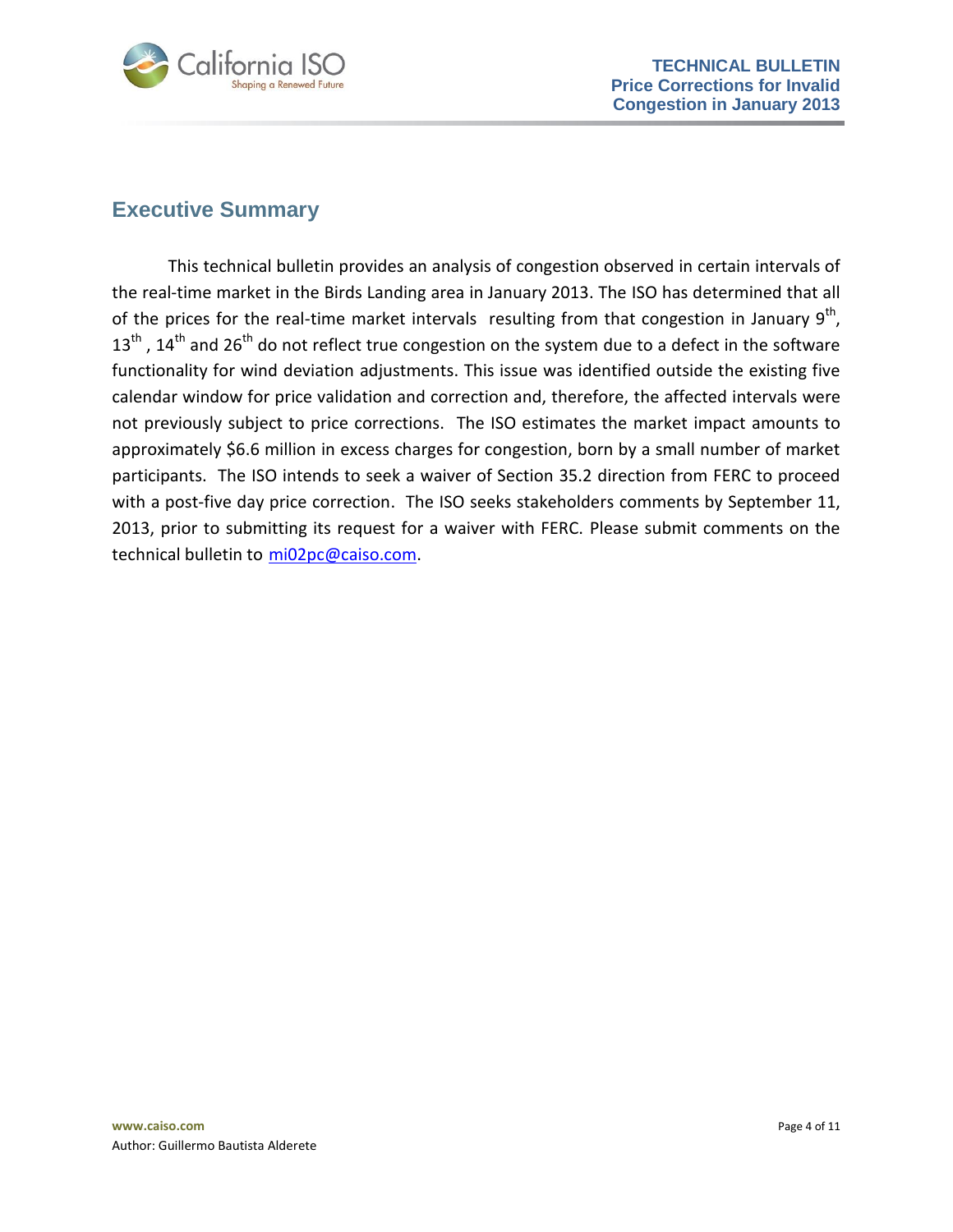

# <span id="page-4-0"></span>**Background and Scope of Market Issue**

Given the nature of the issue as described in this bulletin, the market issue impacted only the real-time market interval dispatch. This item did not affect the day-ahead market (DAM), the real-time pre-dispatch (RTPD), also referred to as the real-time unit commitment, or the hour ahead scheduling process (HASP). This issue impacted January  $9^{th}$ ,  $13^{th}$ ,  $14^{th}$  and  $26^{th}$ for the intervals and constraints listed below in Table 1.

| Period                                                    | <b>Constraint</b>                            | Contingency        |
|-----------------------------------------------------------|----------------------------------------------|--------------------|
| Jan 9, HE18 Intervals<br>$4 - 9$                          | 30460_VACA-DIX_230_30478_LAMBIE _230_BR_1 _1 | mPG2-PEABDY-BRDSLD |
| Jan 9, HE18 Intervals<br>$4 - 9$                          | 30472_PEABODY_230_30529_BRDSLDNG_230_BR_1 _1 | mPG2-VACADX-LMBEPK |
| Jan 9, HE18 Intervals<br>$4 - 9$                          | 30529_BRDSLDNG_230_30478_LAMBIE _230_BR_1 _1 | mPG2-PEABDY-BRDSLD |
| Jan13, HE22 Intervals<br>4-6, HE23 Int 7-12               | 30460_VACA-DIX_230_30472_PEABODY_230_BR_1_1  | mPG2-VACADX-LMBEPK |
| Jan 13, HE22,<br>HE23, HE24 Intervals<br>$1 - 5$          | 30460_VACA-DIX_230_30478_LAMBIE _230_BR_1 _1 | mPG2-PEABDY-BRDSLD |
| Jan 13, HE22, HE23,<br>HE24 Intervals 1-6                 | 30472_PEABODY_230_30529_BRDSLDNG_230_BR_1 _1 | mPG2-VACADX-LMBEPK |
| Jan 13, HE22, HE23,<br>HE24 Intervals 1-6                 | 30529 BRDSLDNG 230 30478 LAMBIE 230 BR 1 1   | mPG2-PEABDY-BRDSLD |
| Jan 14, HE01, Interval<br>1                               | 30472_PEABODY_230_30529_BRDSLDNG_230_BR_1 _1 | mPG2-VACADX-LMBEPK |
| Jan 14, HE01<br>Intervals 1-3, and<br>HE02 Intervals 4, 6 | 30529 BRDSLDNG 230 30478 LAMBIE 230 BR 1 1   | mPG2-PEABDY-BRDSLD |
| Jan 26, HE13<br>Intervals 7-8                             | 30460_VACA-DIX_230_30478_LAMBIE _230_BR_1 _1 | mPG2-PEABDY-BRDSLD |
| Jan 26, HE13<br>Intervals 7-8                             | 30472_PEABODY_230_30529_BRDSLDNG_230_BR_1 _1 | mPG2-VACADX-LMBEPK |
| Jan 26, HE13<br>Intervals 7-8                             | 30529 BRDSLDNG 230 30478 LAMBIE 230 BR 1 1   | mPG2-PEABDY-BRDSLD |

**Table 1: List of constraints that observed invalid congestion**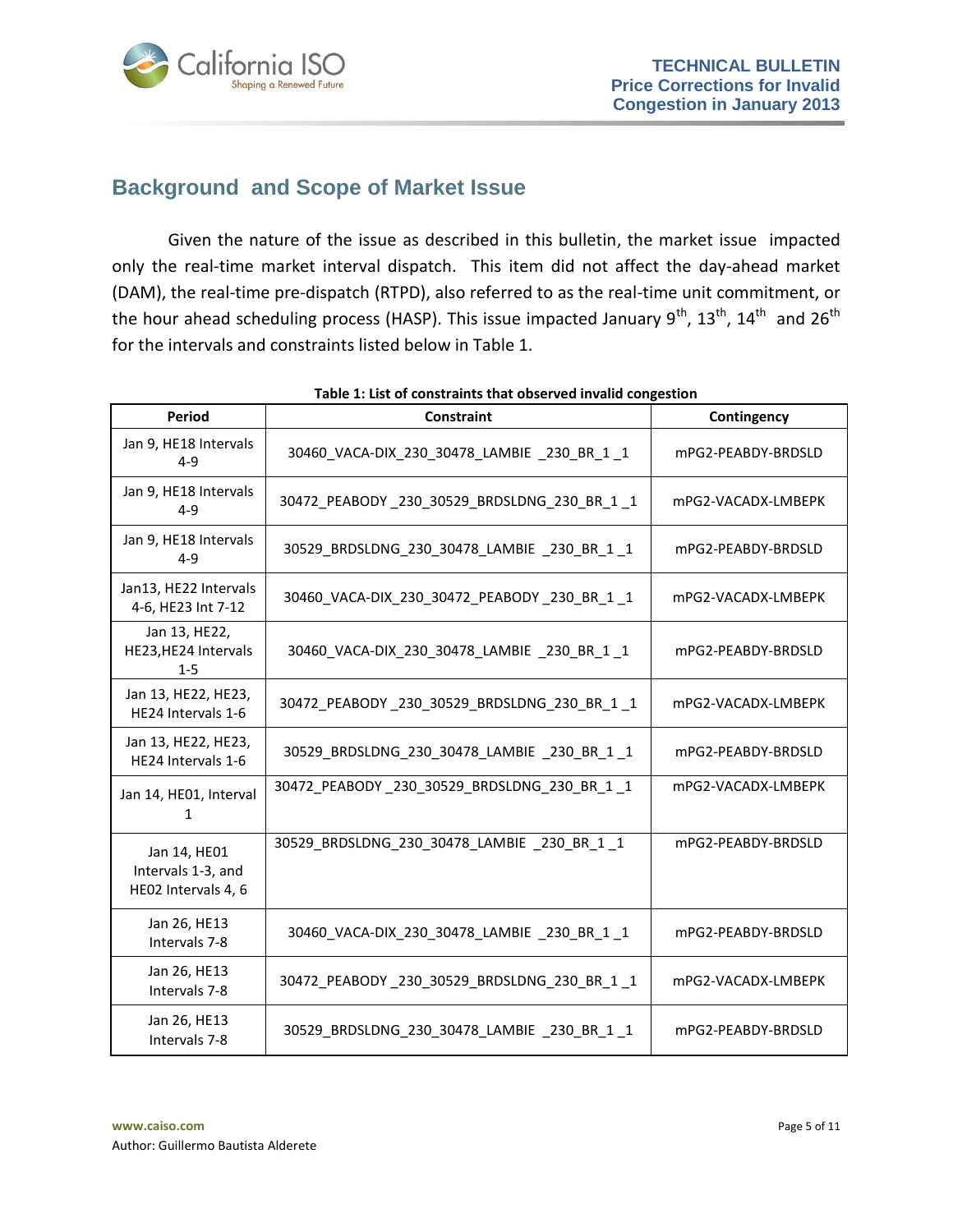

While the same sets of transmission constraints discussed in this technical bulletin were congested at other times, the software issue described in this bulletin did not impact the results during these other periods or prices were corrected to within the standard price correction window. In July 12, 2012 in hour ending 24 there was congestion observed on these lines. While the software defect described in this bulletin had no impact on this congestion,the congestion on July 12, 2012 was deemed invalid because of incorrect modeling of a transmission outage and was corrected accordingly. Later on in February 2013 the same set of lines were congested. At that time, the ISO identified the software defect and performed price corrections within the standard price correction horizon. Most recently, in year 2013 these lines were congested intermittently in early July 2013 which was valid congestion as it was reflective of the actual system conditions; the software defect described in this bulletin had no impact on the congestion observed in July 2013.

#### <span id="page-5-0"></span>**Market Issue**

The congestion experienced in January, 2013 in the Birds Landing area was impacted by wind deviations observed on the system. In the real-time pre-dispatch markets, wind resources are dispatched based on their self-schedules. In the five minute real-time interval market, however, the ISO uses the actual wind production based on telemetry. The current market functionality allows the ISO to make an adjustment to the forecasted resource output in the real-time system for wind variability when there is a need to converge the projected selfschedules in the pre-dispatch market to the current observed production of wind. These wind imbalance adjustments are applied by wind zone. The congestion observed in the Birds Landing area is related to the wind production in that area. Figure 1 shows the configuration of the Birds Landing area. In January, there was a forced outage in the Birds Landing area that required the monitoring and enforcement of the different contingencies that were binding in the real-time market. This also contributed to congestion in those areas observed during that time frame.

Initially, the ISO deemed the congestion it observed as valid because it expected some degree of congestion given the system conditions and outages it observed in those areas at that time. The software defect was not identified and, therefore, the invalid congestion was not corrected through the price validation and correction process carried out within the five calendar day window.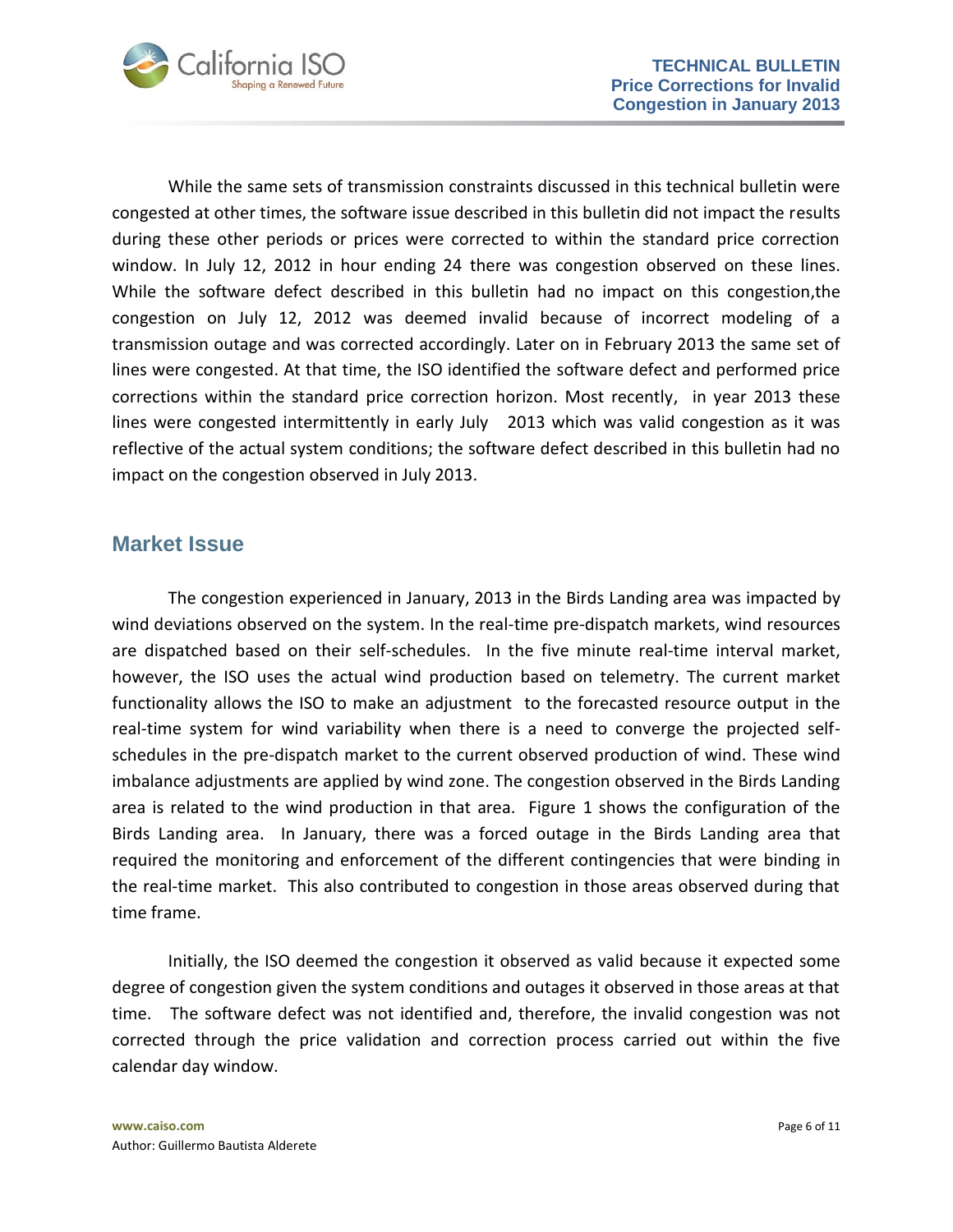



**Figure 1: Transmission configuration in the Birds Landing area**

The congestion on these elements was observed again in early February and by that time the ISO had idenfifed that there was a software defect impacting the wind adjustment functionality. The software defect that existed in the logic was counting the wind adjustment in the five-minute real-time dispatch on top of the actual wind output. For the instances experienced in February, which were within the five day time horizon for price corrections, the ISO validated the congestion and proceeded with price corrections associated with these constraints. By that time, the instances of this congestion observed in January were not subject to price corrections because they were outside the allowed time horizon of five calendar days.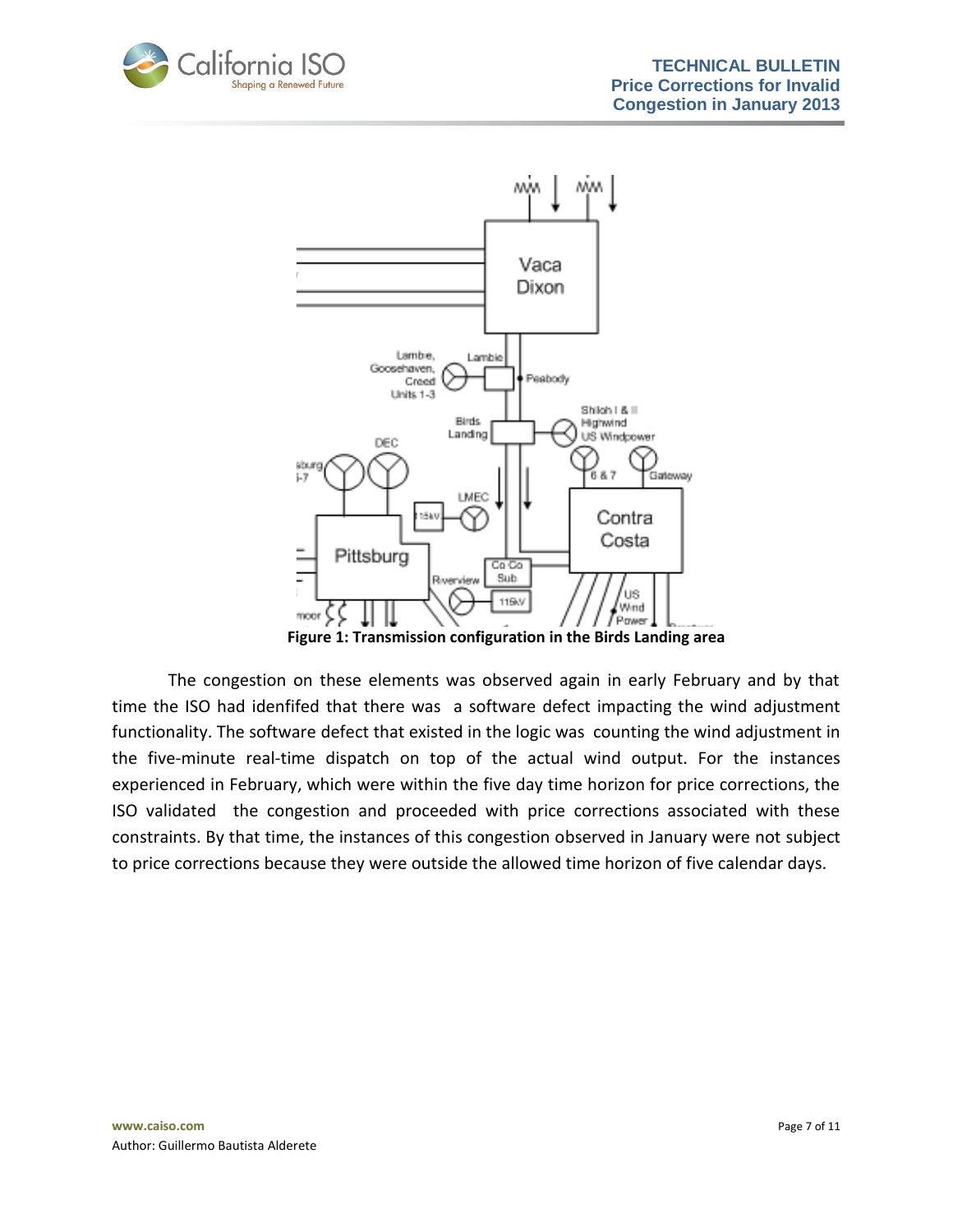

### <span id="page-7-0"></span>**Market Impact Assessment**

The ISO assessed the market impact of this invalid congestion for the three days observed in January. With excessive flows on the constraints, the shadow prices were in most of the instances at \$1000; and these shadow prices were propagated according to the shift factors to the various locations. There were approximately 60 pricing locations that observed a congestion component from any of the four transmission constraints that incurred the invalid congestion, as shown in Table 2. This in turn may have impacted to some level the congestion at the DLAP PGE and trading hub NP15.

| <b>NODE_NAME</b>        | <b>NODE NAME</b>         |
|-------------------------|--------------------------|
| ANTIOCH 6 N001          | LMBIGENT 2 N004          |
| BALFOUR 6 N001          | MTZUMA2 7 B1             |
| BRDSLDNG_2_N044         | PEABODY_2_GN001          |
| BRIONES 6 N001          | PEABODY 2 GN002          |
| CCJCT1 1 B1             | PEABODY 2 GN003          |
| CCSUB 1 GN001           | PEABODY 2_GN004          |
| CCSUB_1_GN002           | PEABODY 2 GN005          |
| CCSUB_1_GN003           | PEABODY 2 GN006          |
| CCSUB_1_GN004           | PEABODY 2 GN007          |
| CCSUB_1_GN005           | PEABODY 2_GN008          |
| CCSUB 1 GN006           | PEABODY 2 GN009          |
| CCSUB_1_GN007           | PEABODY 2 N001           |
| CCSUB_1_GN008           | PEABODY_2_N002           |
| CCSUB_1_GN009           | PEABODY 2 N006           |
| CCSUB_1_N001            | PEABODY 2 N010           |
| CCSUB_1_N034            | PEABODY_2_N024           |
| CCSUB <sub>2</sub> N001 | PGEB 2 PDRP02-APND       |
| <b>CCSUB_2_N010</b>     | PITTSBRG 6 N101          |
| CCSUB <sub>2</sub> N025 | PLSNTGR 6 N012           |
| CCSUB 2 N029            | POD LMBEPK 2 UNITA1-APND |
| CCSUB 2 N030            | POD LMBEPK 2 UNITA2-APND |
| CCSUB 2 N031            | POD LMBEPK 2 UNITA3-APND |
| CCSUB 6 B1              | POD RVRVEW 1 UNITA1-APND |
| CCSUB 6 N024            | POTRERO3 7 B1            |
| CREEDGT1 7 GN001        | RIVERVEW 1 N003          |
| DOMTAR 1 N001           | RIVERVG1 7 B1            |
| DUPONT 6 N001           | RUSSEL 7 N007            |
| FIBRBJCT 1 B1           | SHILO_7_N002             |
| GOOSEHGT 7 GN001        | SHILOH 7 B1              |
| GWF#1 7 B1              | SHILOH3 7 N002           |

#### **Table 2: Pricing locations impacted by invalid congestion in real time on January 2013**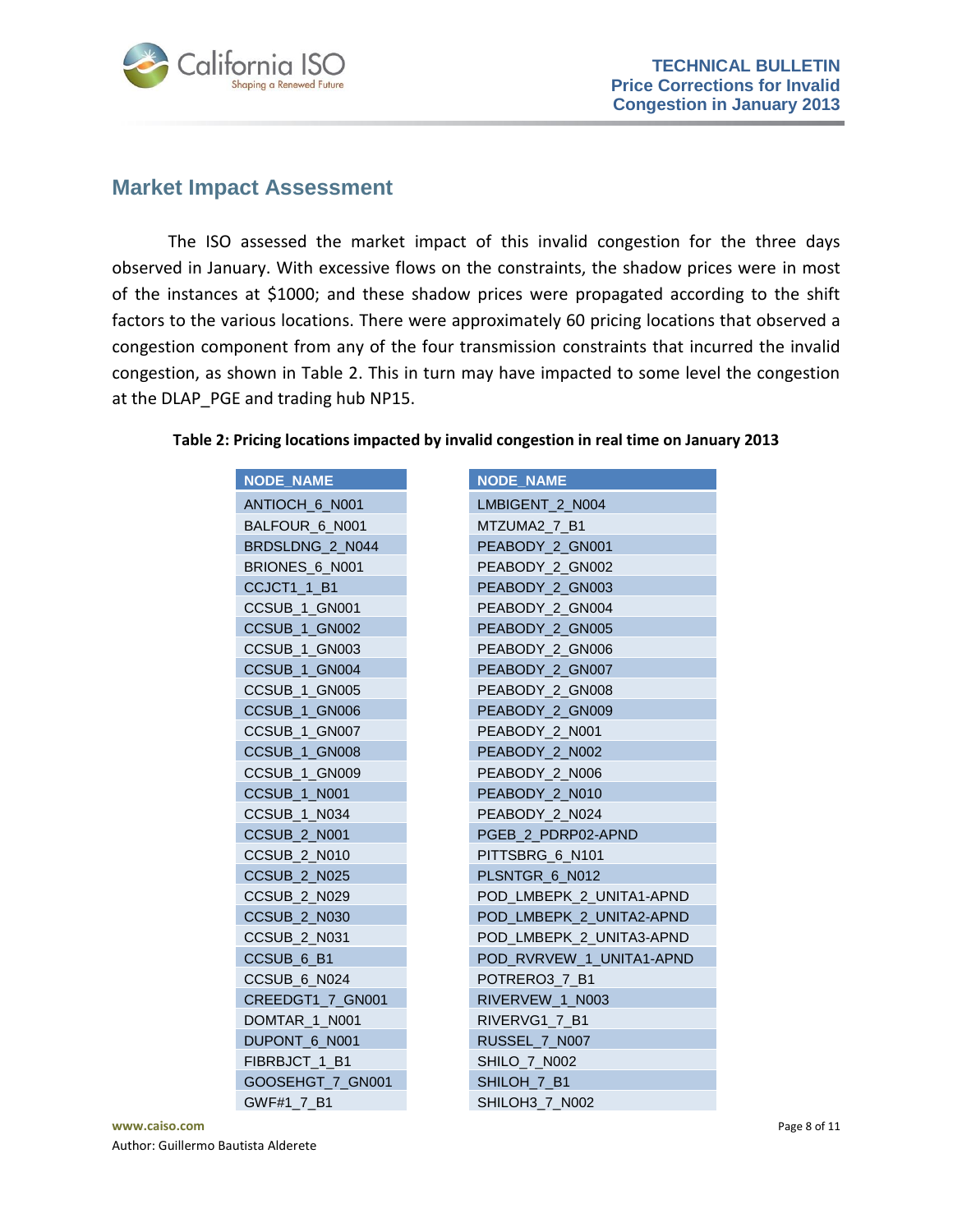

| GWF#3_7_B1       | SHILOH3B_7_N001 |
|------------------|-----------------|
| GWF#4_7_N001     | SHLLCHM 6 N001  |
| HIGHWND3_7_GN001 | SHLLCHMT 6 B1   |
| HIGHWNDS_7_B1    | SLAP_PGEB-APND  |
| LAMBGT1 7 B1     | SLAP_PGSA-APND  |
| LAMBIE 2 B1      | USWINDPW_7_N001 |
| LAMBIE 2 N010    | USWINDPW_7_N002 |
| LMBIGENT 2 N003  | WLLWPSS_6_N001  |

| SHILOH3B 7 N001 |
|-----------------|
| SHLLCHM 6 N001  |
| SHLLCHMT 6 B1   |
| SLAP PGEB-APND  |
| SLAP_PGSA-APND  |
| USWINDPW 7 N001 |
| USWINDPW 7 N002 |
| WLLWPSS 6 N001  |

Wind locations that are electrically close to these constraints saw a compounded congestion component for when the various constraints bound concurrently, reaching in certain instances prices in the range of negative \$3,000 in the five-minute real-time market. Based on the current settlements for these market intervals provided in Table 1, which reflects the original \$1000 shadow prices of these constraints, an analysis is done assuming that if a price correction is implemented the resulting LMPs would be about -\$30/MWh.<sup>1</sup>

Table 3 shows the summary of the impact of price corrections by trading date. These values show the net difference between the original settlement and the recalculated settlement if prices corrections were implemented.

| <b>Trade Date</b> | <b>Market Impact</b> |
|-------------------|----------------------|
| 1/9/2013          | $-5673,787$          |
| 1/13/2013         | $-55,652,151$        |
| 1/14/2013         | $-582,315$           |
| 1/26/2013         | $-5236,205$          |

**Table 3: Estimate of total market impact if price corrections were implemented**

l

 $1$  The determination of the actual price to be used for correction will require adjusting accordingly the shadow price of these constraints to the expected level; in most instances, the shadow prices will be fully zero out, but in other instances the shadow prices may reduce from \$1000 to about \$60, as some congestion was still in place. This in turn will adjust accordingly the marginal congestion component of the LMP of the affected nodes. The price -\$30 LMP is used in this analysis as a reference to estimate the impact of the resulting price correction. This approach is taken because the price corrections would actually have to be implemented for every interval affected to obtain the recalculation of settlements with the resulting prices in order to precisely quantify the exact impact.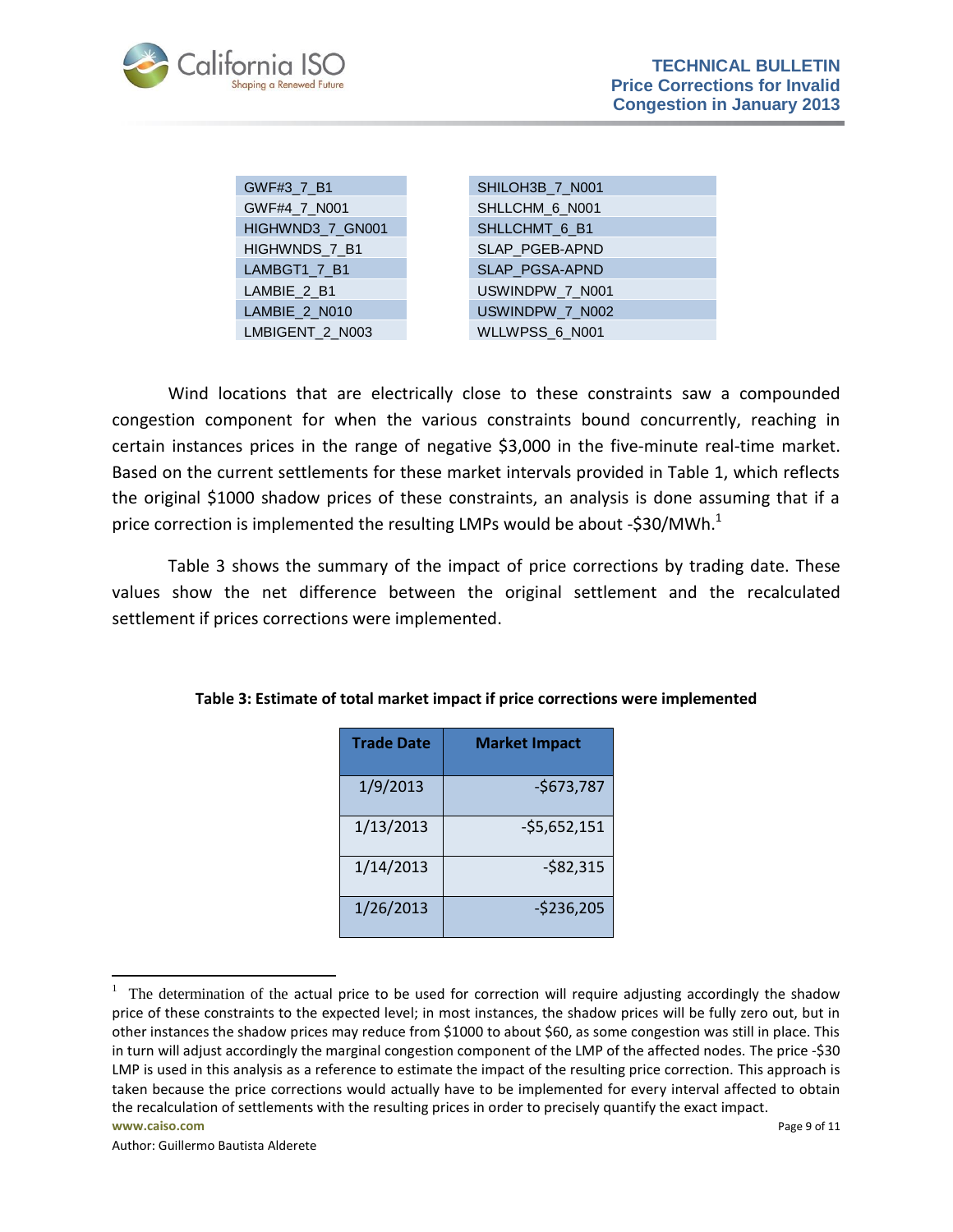

Based on this calculation, a price correction would result in a payment to participants in the amount of \$6.6 million. Depending on the participants' position, the bulk of payments would be concentrated in less than five participants. There would also be charges of about \$90,000 allocated to another set of participants less directly impacted.

This payment to participants in the amount of \$6.6 million would be coming from the negation of congestion offset charges incurred in the original settlement due to the heavily negative LMPs resulting from invalid congestion. In the original settlement there was a surplus in the real-time market congestion offset account, which was allocated to measured demand in order to maintain revenue neutrality as illustrated in Table 4.

#### **Table 4: Congestion offset paid to measured demand in original settlement**

| 1/9/2013    | 1/13/2013    | 1/14/2013  | 1/26/2013     |
|-------------|--------------|------------|---------------|
| $-5650,745$ | -\$5,800,419 | -\$110,137 | $-$ \$238,613 |

A negative value of the congestion offset means that load serving entities received a payment in the original settlement. Implementing the price corrections will require resettlement of the market for those days based on the corrected prices and will reverse these payments previously made to load serving entities generally. However, the net impact on each market participant will depend on the degree of supply and demand positions they held in the market on those days.